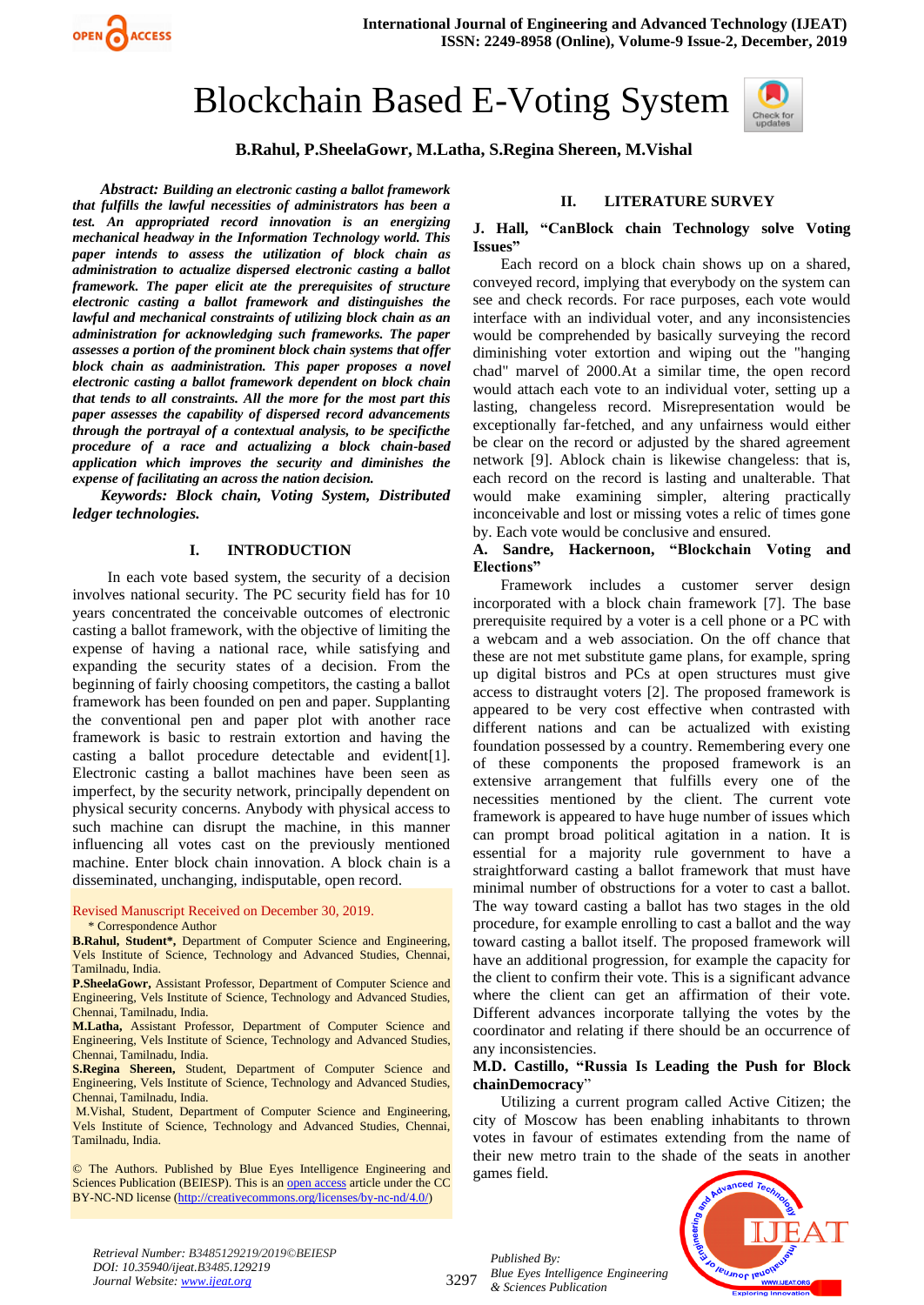However, with an end goal to mitigate individuals' worries about whether to believe the city in its vote checking it's additional a private rendition of the ethereum block chain to that undertaking's design [4]. The ethereumbased stage, which enables anybody to review the opensource results, has been downloaded by in excess of 100 hub administrators since its December dispatch. One such vote signed on the ethereum stage was a measure that enabled natives to cast a ballot whether they'd pick in to be incidentally migrated while the structure they live in now was wrecked and supplanted by a more current, more pleasant structure. Furthermore, that, however Belozerov trusts there's force from government substances to receive block chain innovation for upgraded straightforwardness, yet additionally different efficiencies. What's more, that, however Belozerov trusts there's energy from government substances to embrace block chain innovation for improved straightforwardness, yet in addition different efficiencies.

#### **III. METHODS**

#### **3.1 USER**

The client must have a cell phone, pc or any gadget with a program and a forward looking camera. The client should likewise have a web association with register and vote too [3]. On the off chance that the client does not have a pc or a web association, he/she could go to an open structure, for example, a library or a school which has pcs to enlist to cast a ballot. These could be kept open throughout the day amid casting a ballot enrollment and casting a ballot days to guarantee individuals with low wellsprings of salary don't get left out.

## **3.2 AUTHENTICATION SERVER**

The Authentication Server is a customary concentrated web server. It has a backend database associated with it which has the data of the considerable number of residents in the nation. This framework is utilized by individuals to enrol to vote in favour of their races. Individuals make login accounts when they register. It additionally makes accounts on the block chain framework for the clients when they vote [8]. The block chain account is utilized by the assertion server to vote in favour of a hopeful of the clients' decision. The AS additionally verifies the token gave to the approval server by the client while casting a ballot.

#### **3.3 ARBITRATION SERVER**

The Arbitration Server goes about as a mediator between a client and the block chain casting a ballot framework. It checks the client while casting a ballot utilizing the Authentication Server [5]. The AR is a block chain dainty customer that sends the clients vote to a block chain hub. It additionally sends the client the way to encode their vote. The AR sends the clients vote to the suitable hub to be added to the block chain. The client can check their vote utilizing the AR as a go-between.

#### **3.4 Blockchain system**

The block chain framework is the framework on which the genuine casting a ballot happens [6]. The clients vote is sent to the one of the hubs on the framework relying upon the heap on every hub. The hub at that point adds the exchange to the block chain relying upon the savvy gets that exist on every hub. The keen contracts are the standards that

*Retrieval Number: B3485129219/2019©BEIESP DOI: 10.35940/ijeat.B3485.129219 Journal Website[: www.ijeat.org](http://www.ijeat.org/)*

the hubs pursue to confirm as well as include the vote in the framework. Every hub pursues the brilliant contract to confirm the vote. The block chain is a private framework and isn't available to the open legitimately. The framework will right now have hub server in each state to guarantee appropriated system traffic on the framework.

### **3.4.1 SYSTEM ARCHITECTURE**







 **Fig 4.1: Generate Key**



**Fig.4.2:SYNC DATA**

*Published By: Blue Eyes Intelligence Engineering & Sciences Publication*